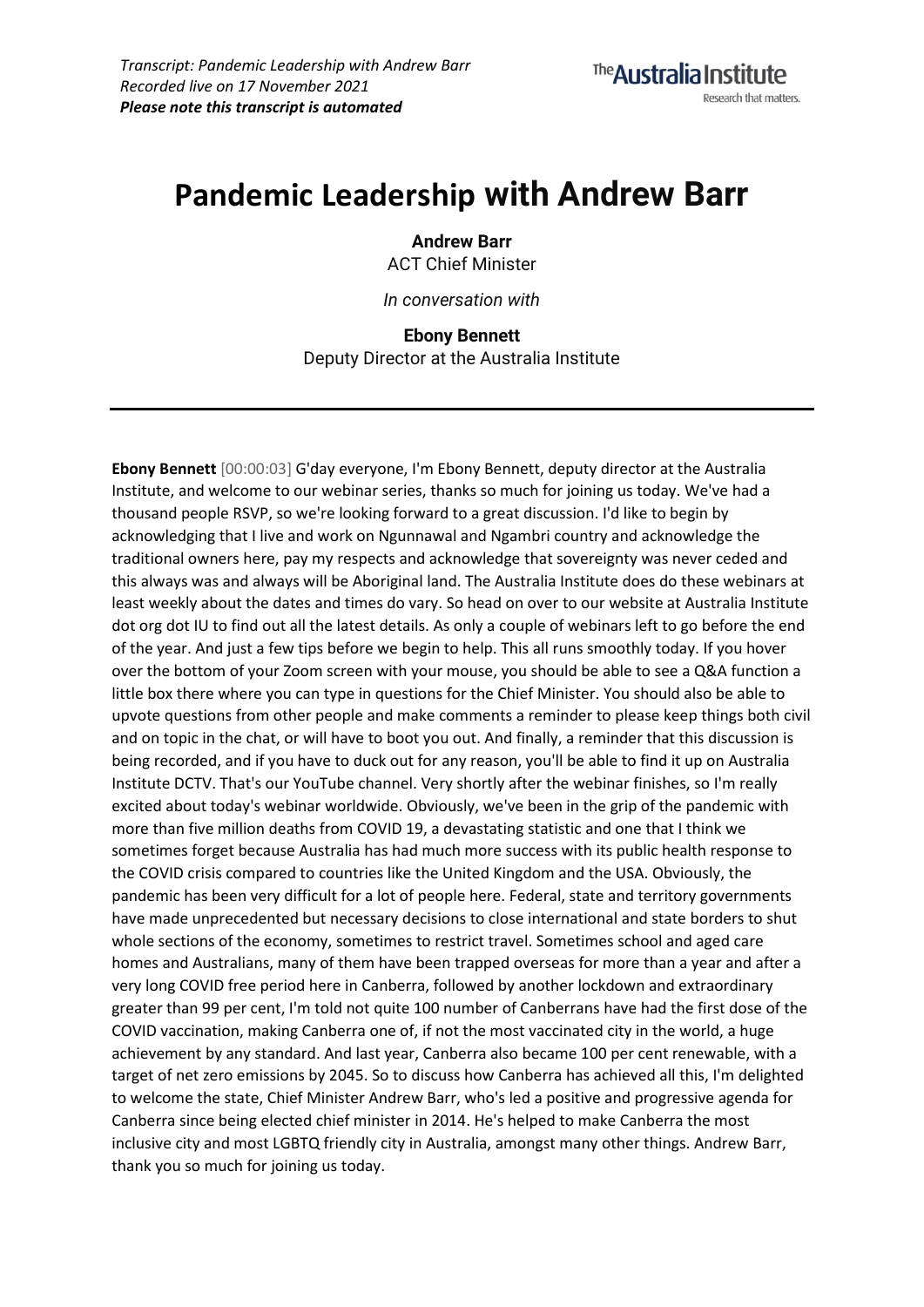**Andrew Barr** [00:03:05] Thanks. Great to be here. And thanks to the Australia Institute for these great webinar series.

**Ebony Bennett** [00:03:10] Thank you. So firstly, I want to ask, well, I want to congratulate you on a 100 per cent first dose COVID vaccinations a huge achievement. Although, as you just pointed out to me, probably we should be saying greater than 99 percent at the moment. But congratulations, that's amazing.

**Andrew Barr** [00:03:29] Yeah. Look, it's well, let me say that that credit is largely due to the response of the Canberra community of recognising the public health benefit of vaccination, but very significantly accrues to the individual and their family and friends. But it is clearly something that that benefits the entire community, and we've seen the practical outcome of a very highly vaccinated community in our COVID statistics as we've been progressively opening our economy and sort of reintroducing all of those, those things that we were so used to that had had to be temporarily suspended in order to respond to the pandemic so that that we have so few people in hospital with COVID related disease at the moment is a reflection of that very high vaccination rate.

**Ebony Bennett** [00:04:31] So Canberra, as I mentioned, obviously had a long stretch where it was COVID free. But once the New South Wales outbreak got out of control earlier this year, it did feel inevitable that it would get here. And of course it did. You were pretty diplomatic for most of the time, but you, at points were quite critical of New South Wales. This approach, in particular noting that the premier at the time was making decisions that ended up not just affecting the New South Wales jurisdiction, but often the entire east coast of Australia. And you copped some criticism. I think for prioritising higher vaccination rates before relaxing COVID restrictions, but I never really heard you set an upper limit. Obviously, we've we've done amazingly in terms of vaccination rates there, but not setting that upper limit on vaccination rates. Was that a deliberate strategy on your part?

**Andrew Barr** [00:05:22] Now, look, it was but but informed by the past vaccination uptake in the city. And I guess primed against what I felt was a lack of ambition at the federal government level for the level of vaccination in Australia could achieve that. There was always this sort of sense particularly emerging from the Commonwealth that getting to 70 or 80 per cent was about as good as it was going to get. So that's why all of the modelling was commissioned around those sorts of vaccination levels. And now it became very clear during the course of our vaccination programme that the only thing holding the isotope back from where we are now was lack of vaccine supply. And I think it's proven to be the case in other jurisdictions as well, particularly with the added impetus of having an outbreak and being in lockdown. You do say, I say to New South Wales and Victoria having the highest vaccination rates, I guess there was always a question about the vaccine hesitancy or the anti vax community has to realise how big that would be as a proportion of any population that the Commonwealth seemed to view it at being about 20 per cent when I think in reality, in some jurisdictions it might be that high, but in many it's significantly smaller. Yeah, we should have aimed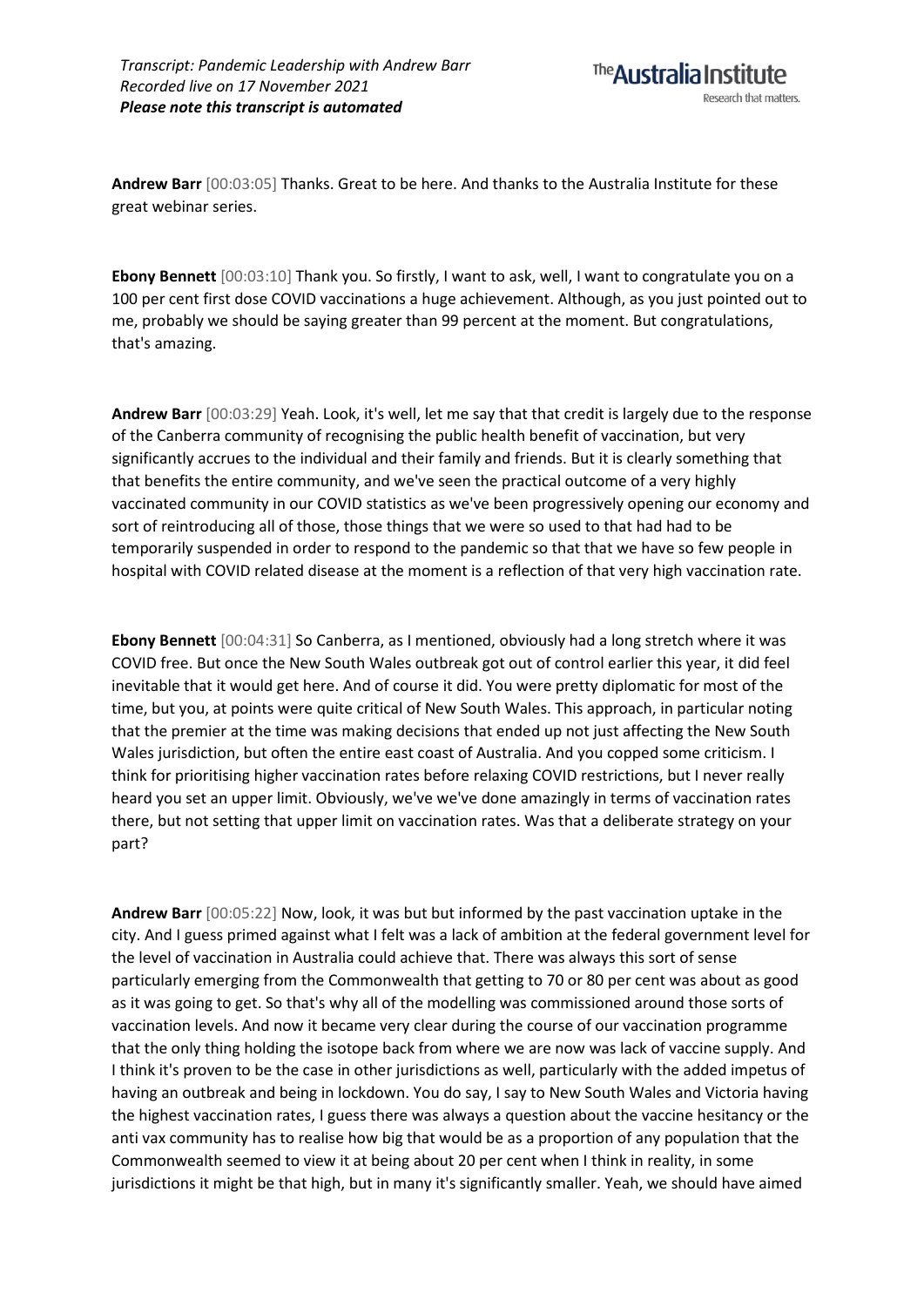higher. We did as a jurisdiction, and we put in place the framework to achieve and that was, you know, the most efficient mass vaccination programme run by a state or territory government. Excellent engagement with primary health care. So GP's, pharmacists and then the targeted outreach programmes. So I think the key point I'd want to make here is that our vaccination rates, yes, are impacted by our relatively small population compared to larger jurisdictions. The fact that it city is a city size. But it is also the result of an incredible amount of hard work to get vaccines to people who otherwise would not have rocked up to a mass vaccination hub or engaged with their GP or pharmacist in order to get to the levels we've achieved. You have to do more than just a baseline programme. You have to take vaccines to people. Often in very vulnerable circumstances or in circumstances where trust in the health system or trust in government is very low, and so partnership with community sector health providers was essential and continues to be because we haven't stopped. And one of the things that saw me despite commentators have laughed at a little is that we've now notionally gone over 100 per cent in relation to what the Commonwealth estimated the Act's residential population to be. Now, in terms of our own data reporting, we are moving the denominator based on the number of first doses, which is now over three hundred and seventy thousand. When the Commonwealth thought we only had about three hundred and sixty thousand eligible residents 12 years and older. So I guess the other thing that this is proved is a mass vaccination programme might be more effective than a population census to give you an idea of how many people live in your jurisdiction.

**Ebony Bennett** [00:09:08] I just want to ask you particularly about that. Firstly, you've also put a huge emphasis on the importance of not just vaccinations, but other public health measures and IQ test, trace, isolate and quarantine as being part of the ongoing response. But just in particular, we noticed nationwide with that kind of rush to open up again the priority vaccination population. So the Phase 1A and 1B making sure that people in nursing homes, older Australians, but more importantly, Aboriginal and Torres Strait Islander communities, the disability community, even though they was supposed to be a priority that didn't really pan out. What is the act? You've just said there it was important to go out to communities. What are the vaccination rates for those priority populations looking like at the moment?

**Andrew Barr** [00:10:00] Well, nation leading as well. And so that, I think, is a reflection of why we're not seeing the level of cases and hospitalisations that other international jurisdictions and indeed some of the other Australian states and territories have experienced currently experiencing or, I fear, will experience when they open up. All of the modelling demonstrated that the higher the level of effective vaccination and effective vaccination means a couple of weeks after you had your second jab that the higher that is, the lower the transmission potential, the lower the new case numbers, the lower the hospitalisations and the lower the number of people requiring intensive care within the health system. So it was always the case that if we vaccine supply not an issue, it is as long as you then put in place a set of vaccine delivery mechanisms that would cover off not just your mainstream middle class communities, but extend more more broadly across any number of different sectors of the entire community. Whether that was young people, Aboriginal and Torres Strait Islander people, people from multicultural communities, those in public housing or who are experiencing homelessness with all sorts of outreach programmes that were put in place. And that is the difference between an 80 per cent vaccination rate and ninety nine per cent plus. As I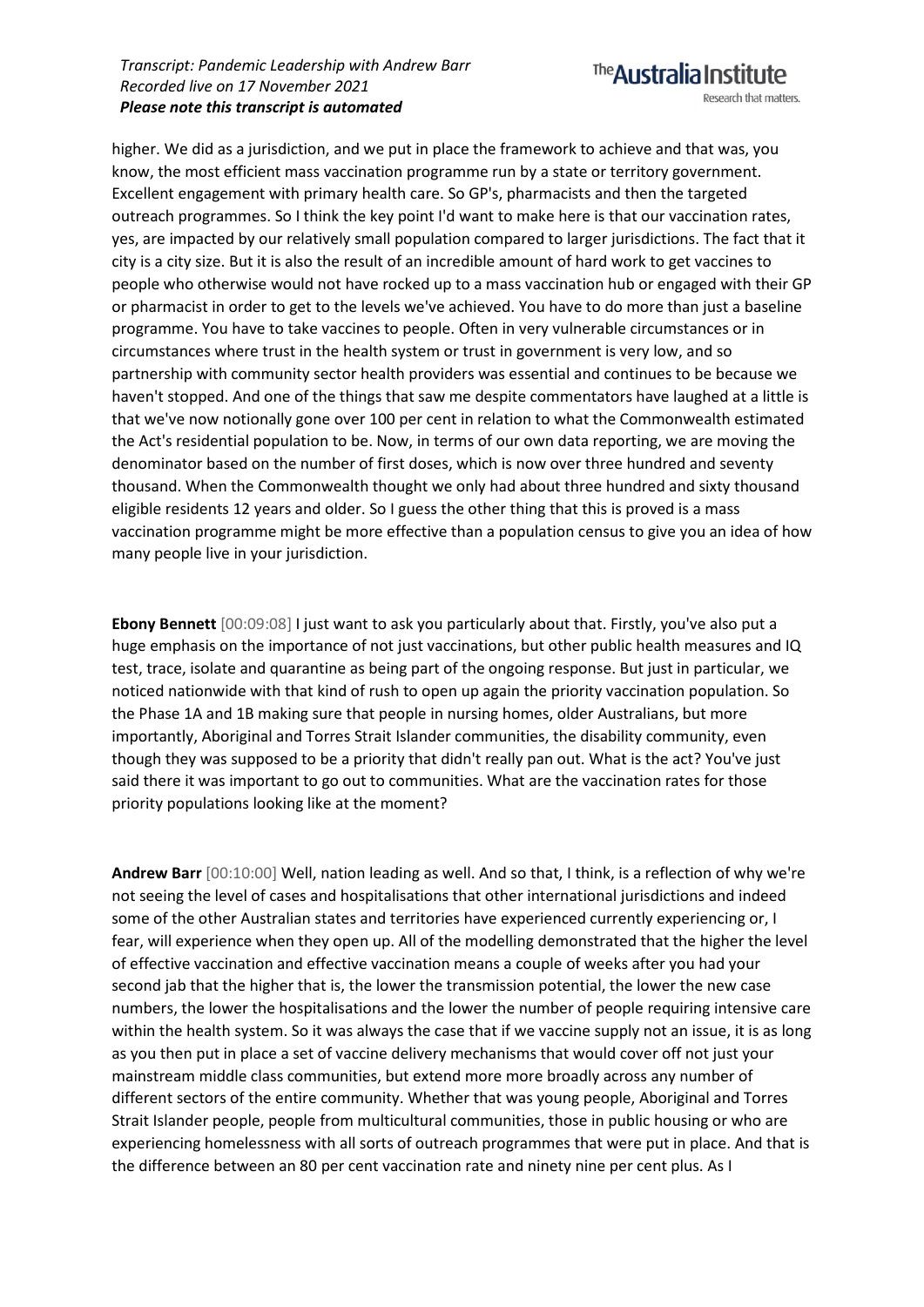mentioned, we're still out even today with more widespread belief that more than 99 per cent with the first dose. We are still looking at the data at even small pockets of the vaccination across the territory and having pop up vaccination clinics in those locations.

**Ebony Bennett** [00:12:15] I was going to ask, I don't think probably any politician ran for that last election thinking they'd be encountering a global pandemic. Obviously, you're elected shortly after in the middle of re-elected after we're in the middle of one. But as I mentioned, governments were making huge and consequential decisions and restrictions on movement, all kinds of things that normally aren't contemplated. But I also think we've really seen the rise of state premiers and chief ministers in the role of state and territory governments during the pandemic lifted into the national debate. Do you think that we're going to see from now on that that's a permanent shift that state and territory governments are going to be playing a much larger role in the in the national debate from now on?

**Andrew Barr** [00:13:03] Look, yes. Perhaps not quite at the same level as though it was during a public health crisis. But this this isn't the only area of public policy where I guess decision making and heavy lifting, if you like, is undertaken at the state and territory level within the federation. One need only look at climate change as another policy area. But there are numerous others where the nature of our federation is that the states and territories are either the prime deliveries of the service or indeed set the policy or regulatory framework for a particular area of government service delivery or indeed regulate private sector activity. So forget to go back to the start of the question. It was a national civics lesson in how power is distributed across our federation and see so much of the media coverage of Australian politics is is focussed on, frankly, a lot of hot air at the federal level where they argue about not a lot because under our constitution and that they delineation of responsibilities, the Commonwealth government churns a lot of money through the economy. They have clearly in external affairs role and a national defence role. But when you think about it, the Commonwealth doesn't operate a single hospital. It doesn't employ doctors and nurses in any content. It doesn't run schools, doesn't run energy systems. Does it run public transportation? It doesn't have a particular role in cities where 75 per cent of the Australian population lives. So, so much of the day to day delivery of government services and policymaking is devolved to state and territory governments into local government.

**Ebony Bennett** [00:15:07] Yeah. Last year, we spoke to former Prime Minister Julia Gillard kind of during the pandemic, it was overall about mental health, but she was kind of reflecting that the pandemic has perhaps helped people to understand that who is in government, you know, really does matter when big things like this happen and that expertise matters a great deal. What have you learnt about leadership during this time and what do you hope that others might take away from? I guess this extraordinary moment in history?

**Andrew Barr** [00:15:35] Yeah. Well, look, it has been for the act. It sort of felt like two years of a rolling crisis between bushfires, catastrophic storms and hail events that rolling that sort of Nate Labor, seemingly with about two weeks respite into a global pandemic. So look, II have I mean, both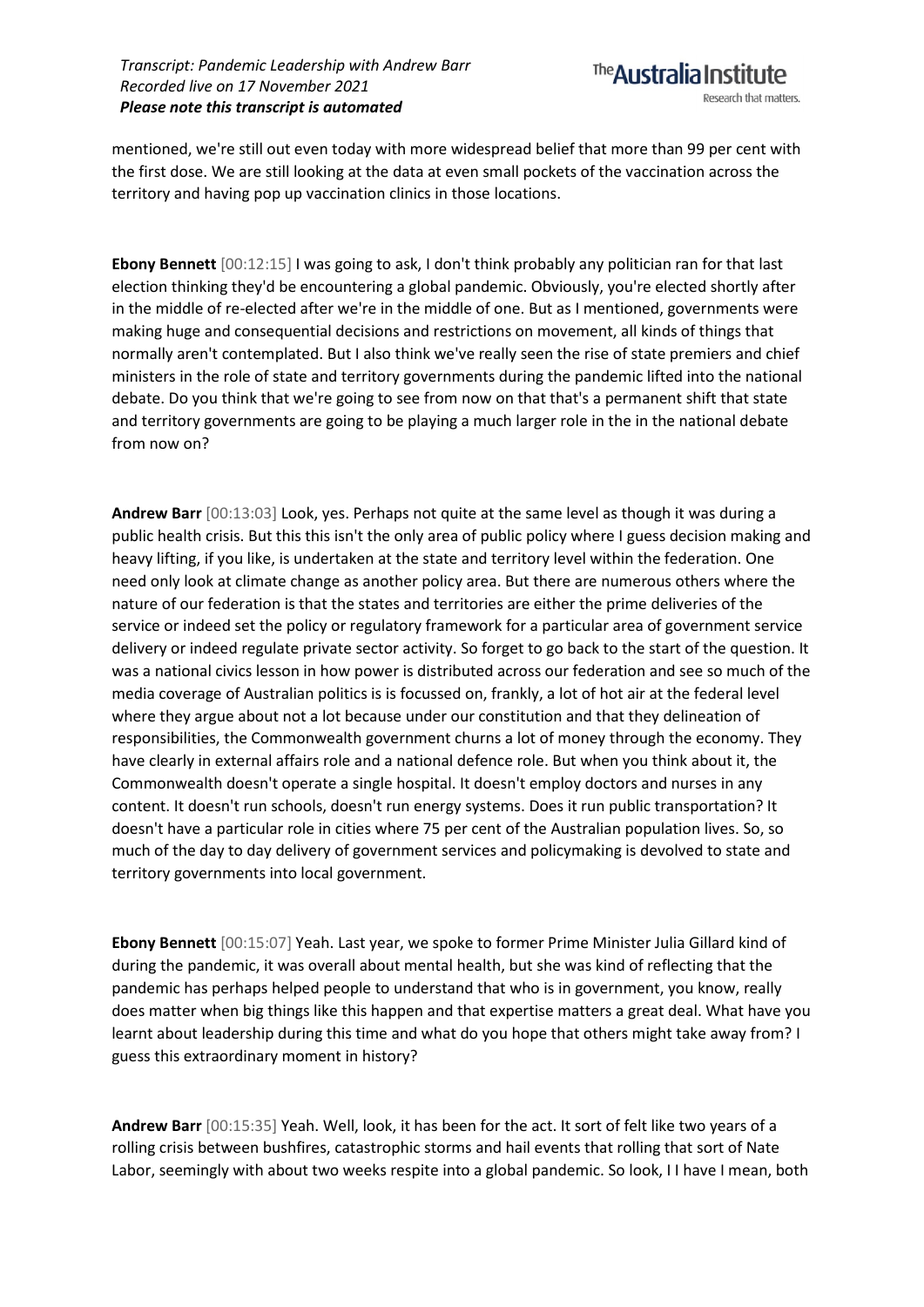of those crises, the major ones, bushfires and the pandemic. But both, I guess, policy areas and portfolio areas that are inspired by long career and territory politics were not areas I had ever been the minister. So that I guess it was a steep learning curve for me on both as a first minister. You come to appreciate the the breadth of expert advice that you can call upon, and so to a certain extent, it is about putting in place the right governance structures to be able to have ideas and concepts tested and then also responses tested because, you know, at our level of government, it's not just about the theory, it's about the practise. And I guess the key takeaway for me in all of this is to as a leader to listen to and absorb as much expert advice as you can put in place the right decision making structures that allow the different perspectives to be brought to the table, but then to make a decision because ultimately you have to. And in many circumstances, what we found was that we often didn't have any good choices, and all we had to choose from was a series of bad options and you had to choose the least worst. And that that was a frequent occurrence, you know, in the last two years, although on a personal note, you also have to learn that you will make mistakes. And I guess the thing that that I've been conscious of is not wanting to repeat a mistake, I'll make them every leader will make them, every government will make mistakes. But it's when you keep on making the same mistake over and over again all that you you don't learn from the lived experience of other jurisdictions Good day in your country or overseas that it that it can become obviously very frustrating for the community. But I think difficult to step forward to the next challenge if you keep on repeating mistakes. Well, too big to be frank. Wait, we were watching what was happening in New South Wales and Victoria, where there had been outbreaks before in terms of how we manage their government communications, how we handled our press conferences, our direct engagement with the community did learn lessons from what was clearly going wrong in some of the other jurisdictions. And then broadly, from an Australian perspective, we've largely been about sort of three to six months behind the northern hemisphere in terms of their lived experience. So again, a key lesson for us and what we need to focus on in the next five months. Is to get our booster programme rolled out before the next Australian winter, because that is the next major risk point for us in terms of COVID, as we're seeing in the northern hemisphere, as immunity starts to whine a little amongst certain sections of the population and that they have an unvaccinated, a significant unvaccinated cohort. So I think Australia at the moment is at about 83 per cent double dose. It's likely that now that will rise maybe towards 90 or even beyond 90 per cent as Queensland. Why starts to pick up their vaccination rates and. And Victoria closes in on New South Wales in the I say, but there's a key lesson from the northern hemisphere that we should all be aware of that the pandemic isn't over and we need to focus on our next our next significant risk point. And that would appear to be the winter of 2020. So what am I focussed on now? Obviously, just completing the primary vaccination course that then we're already into the booster programme and we need today.

**Ebony Bennett** [00:20:10] Yeah, I can say we've got nearly 500 people on the line with us today. Thank you so much. Just a reminder if you joined us a bit late. You can type in questions for the Chief Minister into the Q&A box and we'll come to those in just a minute. I do want to get on to climate change, but I guess first of all, sticking with that theme of leadership and the role of the states for a long time now, the act has been governed under a Labor green kind of power sharing arrangement. And it seems to me that every federal election we have scare campaigns about minority government. You have clearly made it a success with the Greens in the states, and it seems to me you take a kind of approach that reminds me much more of New Zealand Prime Minister Jacinda Ardern, who, despite winning majority government wanted to govern in cooperation with the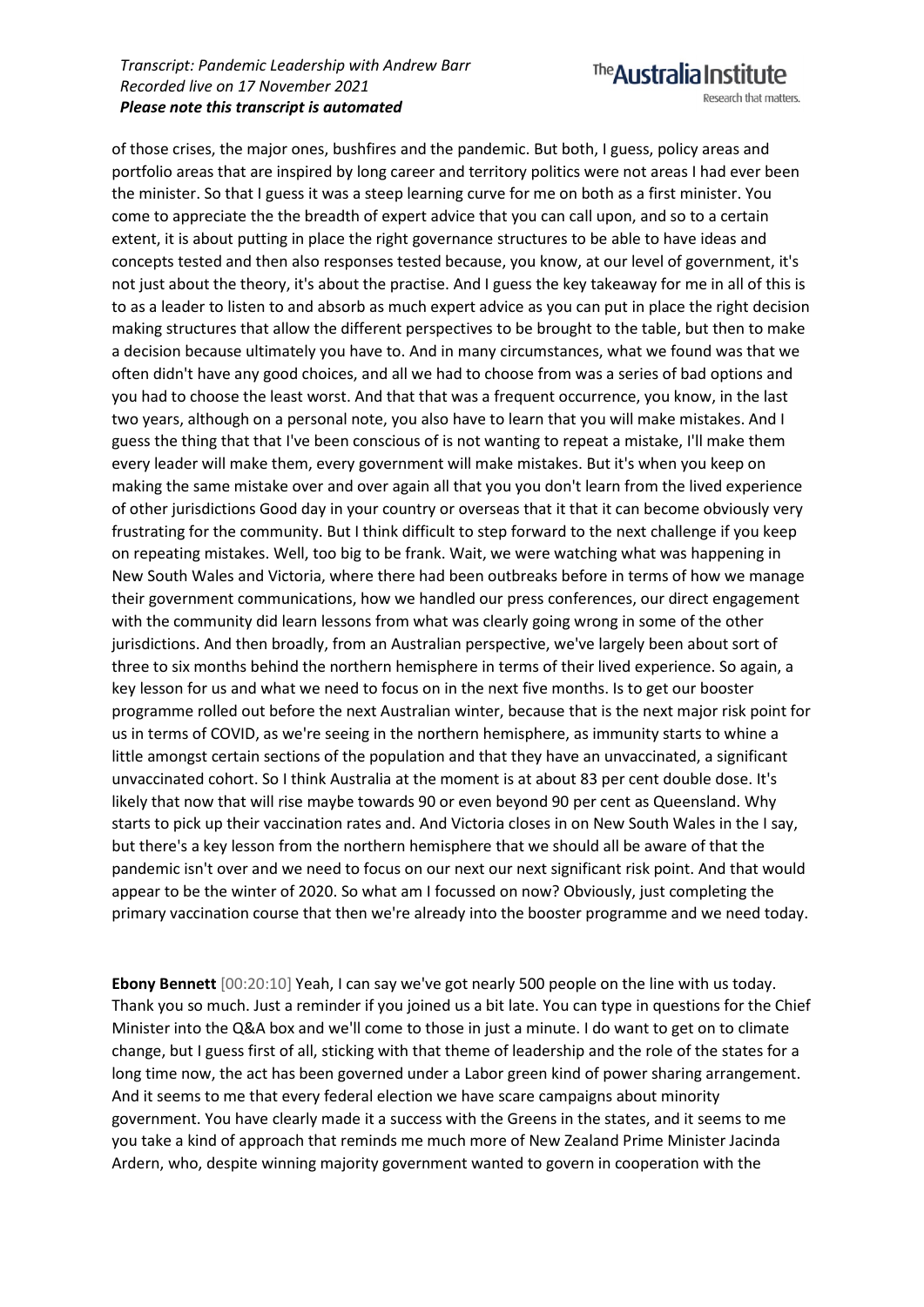Greens there. I guess my question to you is in federal politics, we've certainly seen the rise of the crossbench and minor parties in recent years and many independents having success. What advice would you have for a prime minister negotiating a minority federal government next year?

**Andrew Barr** [00:21:19] Yes. Well aware that there is. There is a distinct possibility that that could be the result of the 2022 federal election. It will certainly be the case in the Senate that even if there is a majority on the floor of the House of Representatives, that all legislation will need to be negotiated through the Senate. Look, there's many things I could say. I think the pragmatic advice is that the institutional framework that that governs the act power sharing arrangements and it has done for a number of parliamentary terms, it is a recent agreement that that outlines shared policy objectives, puts in place a framework to deal with matters that might be contentious before cabinet and resolves the issues associated with supply and no confidence in ministers. And the first minister in the lock in the conditions under which you can operate a stable government. I think we've demonstrated that we can. I would argue the circumstances in the ICTY make that more realistic because of the electoral system and the nature of the territory economy and frankly, the goodwill that both the Greens Party and the Labour Party bring to show our governing arrangements. Look, it helps that Shane Rattenbury and I have known each other for a while now. We might, we might have been a day and you together in the 1990s, although I knew of Shane and we amusingly ran on the same ticket in student politics way back then. But we probably got to know each other a lot better about 15 years ago and have been working together very well since then. So I think part of that is leadership and your, you know, your capacity to be able to compromise. I have a I was saying that if I can get 80 per cent of the policy outcome, often you'll take that it's better than than getting nothing. And I think we have seen countless examples at the federal level where it's sort of now an all or nothing approach and a unwillingness to compromise at times has has led to governments or prime ministers falling. So look, I I think the nature of the electoral system does make a big difference. Mm-Hmm. We've had 10 elections in the ACTU. Only once has there been a majority government and there were some pretty unusual circumstances that led to that. So the starting point is that you're right, you're either going to be governing in minority or governing as some form of multi-party coalition. The same can be said of the New Zealand electoral system. And so now you work together doesn't mean you agree on everything or that the priorities are exactly the same all of the time. But we've been able to do that very effective. I will say it does take a good degree of my time that I have to carve out a certain amount of time just to to manage a multi-party system, government and system. But that is what it is. That's part of my job. I would argue we're going okay because we've been able to deliver a range of a very significant nation leading, often international leading reforms and hold it, you know, hold the government a multi-party government together very safely.

**Ebony Bennett** [00:25:09] Yeah, absolutely. And that, I guess, brings me back to climate change in terms of nation leading, the act really has been leading the way, particularly around climate policy for many, many years now. I think beginning with the reverse auctions around solar power, but obviously going 100 percent renewable last year, we've just seen the Glasgow pact sign after enormous amounts of consternation. The prime minister appears to have secured a net zero by 2050 commitment from the Nationals, and that's looking a little bit wobbly. I was really interested to say that the Act and New South Wales had both signed up to the COP26 declaration on accelerating the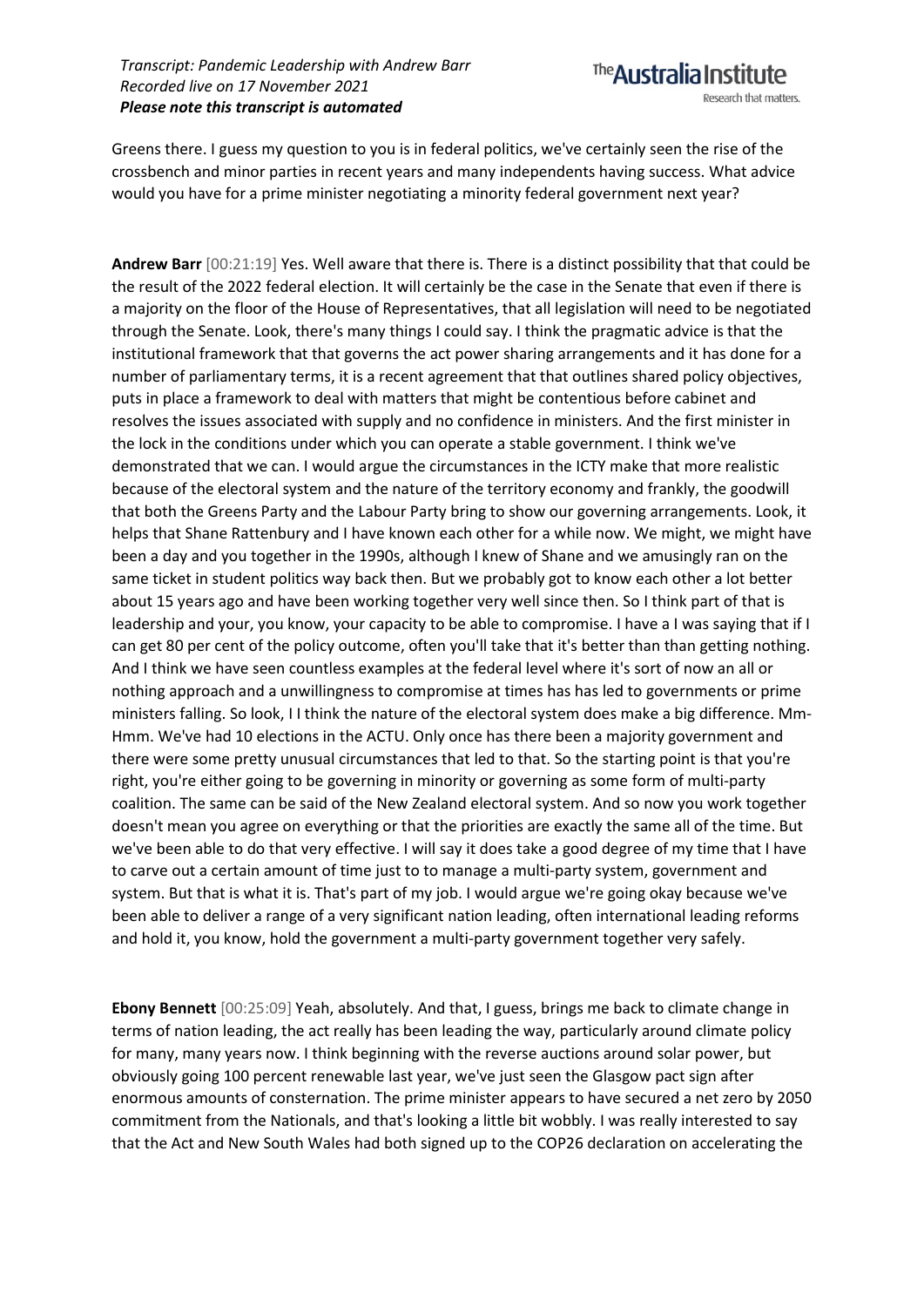transition to 100 per cent zero emission vehicles. My first question is how is that transition going in the act, particularly in terms of things like electrifying the bus fleet and things like that

**Andrew Barr** [00:26:08] look really, really well. We we've got a number of major procurements there are already underway are in the pipeline, tens of market standing, looking at new technologies and then looking at how we can integrate, for example, vehicle to grid technologies. We've got a big camera battery, a distributed network of batteries across the territory that's about it, which had some market soundings and about to enter into the procurement phase that that includes large scale batteries that includes community level batteries, household level, as well as what I describe as sort of institutional government battery installations, things that would be tied, for example, to public transport depots where you would store and and recharge a fleet of buses, but also associated with universities, tie schools, public health facilities. And so we're looking across the portfolio of of territory government buildings and assets as to how we can have this really big battery. It's got multiple purposes network stability, reliability of power supply, being able to strategically located batteries so that you don't need to undertake further expensive network augmentation. The poles and wires front, for example. And then I think looking at the South Australian government model in that partnership with Tesla, the potential to arbitrage and actually earn income for for the territory. So all of these projects are either at the cutting edge of state and territory governmental or where a fast follower of one of the other states or territories. As much as I like the ACTU to be first in everything we can't see. But we were not first. I want us to be an early adopter and a fast follower. If another jurisdiction has trialled something and it's worked and it's it's definitely worth worth that wall to either partner with them or to pursue something independently. You mentioned New South Wales and a big shout out to Tim that we work together on a number of things that demonstrates that you to use the American term reach across the aisle and work with the other side of politics. I mean, look, we're not in direct political competition with each other. We're not vying for the same job. So we can, you know, we can collaborate effectively. And one of the key things that we've worked on and announced at at COP26 was the Subnational Government Zero Emissions Forum, where we will work together, collaborate with other Australian states and territories and indeed subnational governments from around the world to to share ideas and best practise on how governments that sit below national level governments can can work together to act to decarbonise their economies, to take the economic development opportunities that are going to be there in the transition. I guess it's no surprise just to finish one point. I do want to make it Australia, and our efforts at COP26 were a bit underwhelming. But the only reason that we are exceeding those Paris targets is the work of state and territory governments and of communities and of the business sector. At the Australian government has been very disappointing, and we're going to get there, I think off the back of the work at subnational government level. So sort of regardless of what happens in terms of national policy at next year's federal election, although I hope it will be yet more ambitious. We'll get there off the back of the work of states and territories of the community and of the business sector. I just hope we have a federal government that will support us, not stand in our way.

**Ebony Bennett** [00:30:24] Well, you've taken the words out of my mouth. My next question was going to be about is the federal government essentially? I mean, when it went to Glasgow and in the national the national plan, it was clear the prime minister was saying there's no new policies in this.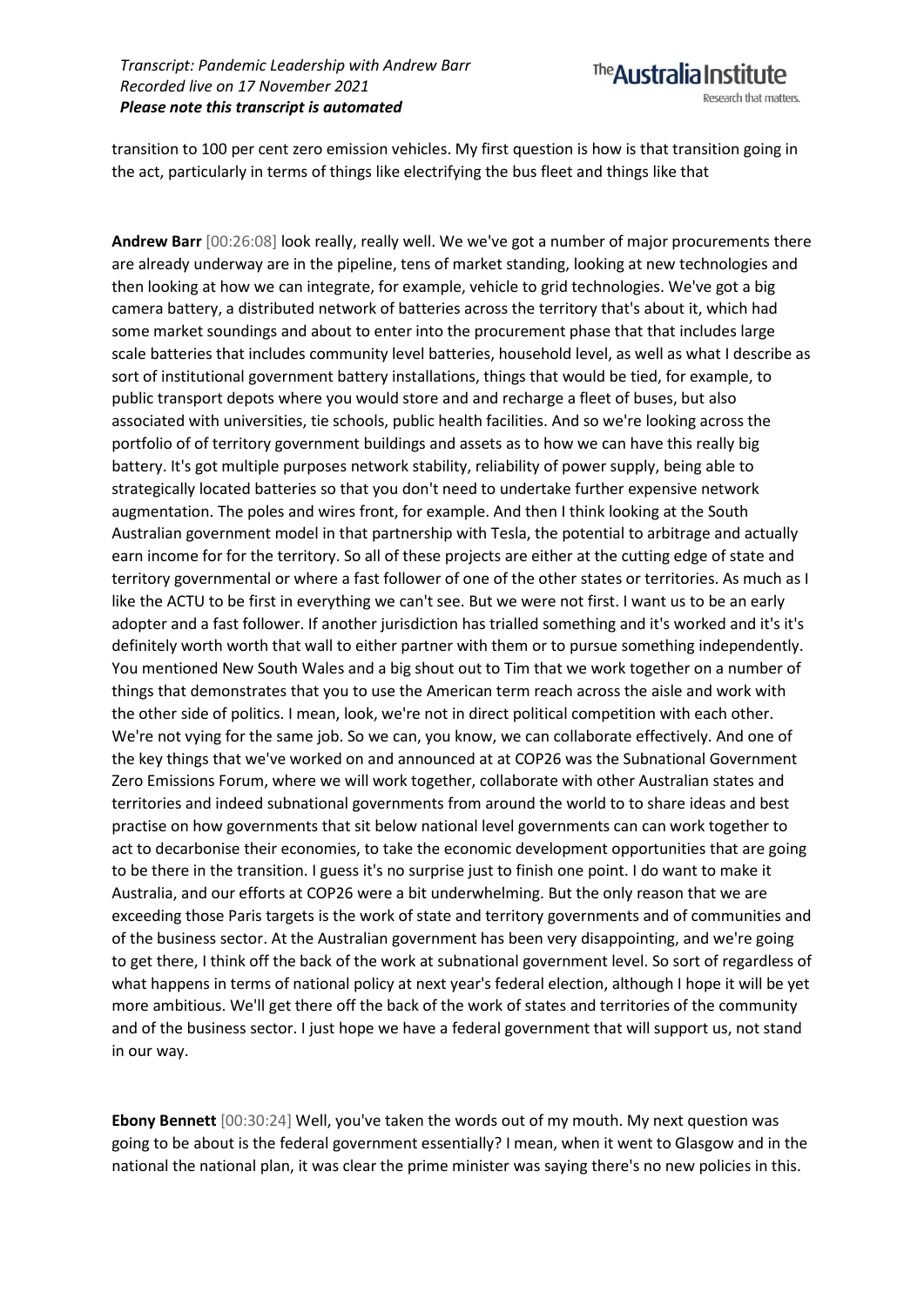This is all based on existing policies. I mean, to what extent are states going it alone because there is such a vacuum there at the federal level?

**Andrew Barr** [00:30:50] OK, I think that's a factor. We would still have responsibilities, even if the federal government was doing a lot more. So I guess I look at this as that is another practical example of where. Power and responsibility lies within within the federation. Now don't get me wrong. We could get there a whole lot quicker and we could deliver some amazing economic development outcomes if the federal government was backing in the policy responses of the state and territory level and backing in community action. So it sort of feels like we're doing this with one hand tied behind their back. But we want to reassure everyone who's watching this and who will watch this, that there is serious intent at the state and territory level. There is the sort of collaboration that people want to see across political parties and to a certain extent, we're just determined to get on with it. But we could do a whole lot better, get there a whole lot faster if we had a supportive federal government. And, you know, electric vehicles are one such example. You know, if we had some a better policy frameworks at the national level that backed in the decisions that state and territory governments are making, then a lot could happen a lot more quickly. So that's what I'll be looking for next year. It's not just federal government setting targets, but being practical about how they're going to work with the states and territories to actually deliver on the targets. Setting targets is one thing, and it's very important. It's not a good setting, a target if you don't have a pathway to achieve it. And a lot of the doing is done it at our level of government, across government operations and the things that we regulate. The government is working with the utility that we are a 50 per cent owner to make the transition away from fossil fuel gas to electrify Canberra. And we're doing it because we can. And when we're a part owner in the business entity that will actually deliver the act,

**Ebony Bennett** [00:33:05] I'm going to go to questions from the audience in just a second. So just a reminder that if you've got a question for the chief minister, please Typekit into the Q&A function. Much appreciated and I might come back to you. I was going to ask you about voluntary assisted dying, but I might just do a couple of questions from the audience and we might come back to that there. The first question is from Richard Tuffin. He says, Hi, Chief Minister, I would love to hear about the good and the bad of dealing with national cabinet, especially the federal representatives.

**Andrew Barr** [00:33:37] Okay. Well, look, thanks, Richard, for the question. I think on balance, national cabinet has been a positive. It has meant that the prime minister's circle of advice is much broader than it would otherwise have been, and it has forced compromise. From the federal government, but also between the states and territories, because I think the one negative thing that people have been frustrated about is a sense that there hasn't necessarily always been a unified and coherent national response, that it has devolved a little bit and felt at times like different countries within one continent. But national cabinet has also been an effective moderating exercise at times between the premiers and chief ministers. It's been an opportunity to air particular issues or policy approaches to look at what's worked in another jurisdiction and what hasn't. But undoubtedly, it has been frustrating for the prime minister because it's, I guess, has demonstrated to the nation that the prime minister doesn't hold all power in the country. And I guess I found the the level of secrecy in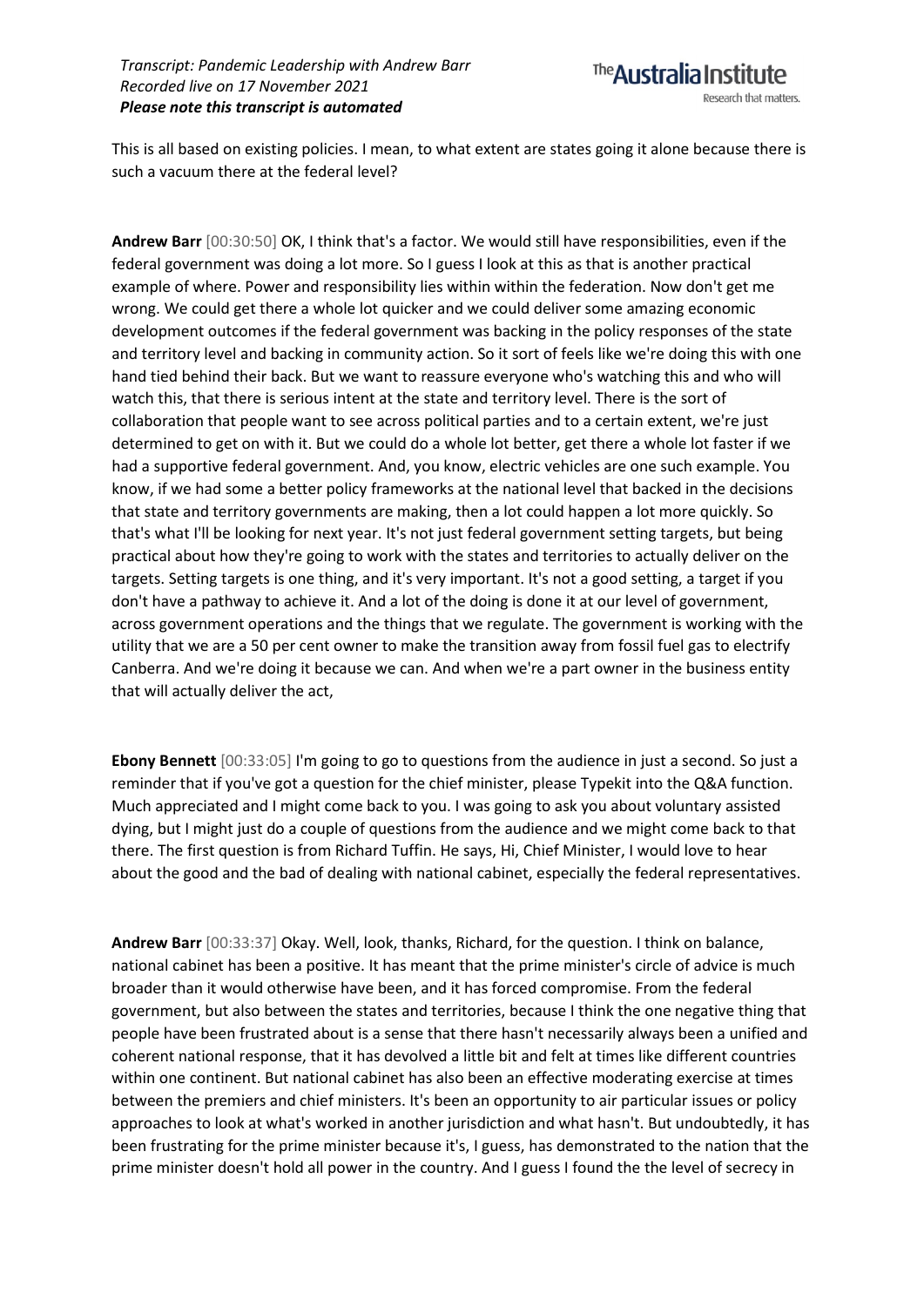which he wants to attach to the forum are unnecessary and surprising that to let everyone in on the secret. They actually isn't that much that has been discussed in that room that isn't extensively debated before the meetings or after the meetings. The agenda is routinely dropped to the federal press gallery and I would read about what was likely to be discussed in the meeting if the prime minister was raising it. You read it in the Murdoch press. I sorry, I subscribe to the Australian newspaper so that I know what is being dropped by the federal government for a national cabinet and a range of other range of other purposes. I have jokingly referred to it as the Liberal Party newsletter. Now it largely serves as an information source on what they consider to be important in the things that they will drop out. But let's be frank, there are also media outlets that are perhaps more on the progressive side of the ledger that have been used by state and territory governments to advance particular agendas within the national cabinet form as well. So there aren't that many secrets given this so many people in the room. The one thing I would say is that it has been important, and I think the group has held together well in this regard that some issues required consideration over more than one nation. That's how I felt, and I always felt it was important that you could discuss what was on the agenda going into a meeting and then you would discuss the decision and the outcome afterwards. But when you were in that deliberative phase, which often was only several weeks. You should keep that within the forum, that's how a cabinet should operate, in my view, inside. I think that is the appropriate level of protection for national cabinet meetings is that material should be cabinet in confidence, if you like, until the decision is made. And then when a decision is made, information should be released that outlines the basis for making that decision, and in large part, that is actually happened at the modelling that is underpinned. Decisions has been released mostly because if the Commonwealth didn't do it, then the state or territory was to, and that was a good tension within the environment.

**Ebony Bennett** [00:37:24] Yeah. So Terrence Howard, I hope that answered your question there on transparency of national cabinet. But just while we're on that subject, the next question is from Andrew Bell, who says that you, chief minister at times have been somewhat critical of mainstream media and how it reports, particularly during the pandemic. Do you think with media being closer to its audience in a place like Canberra meant that we avoided some of the pre-loaded outrage around private policy that have dogged governments elsewhere?

**Andrew Barr** [00:37:55] Look, I suspect so, I think the ownership of of media in the act is is a little different from some of the larger media markets in Australia. I promised several years ago to not be a running commentator on AT&T ad policy of break from that only to say that now it is very clear that. In Australia now, if the commercial media so that it has to generate revenue in order to fund its newsgathering operations is largely now going down an American path where it chooses a tribe, a key audience based on its ideology or the ideology of the media outlet, and largely delivers news and opinion to that war. So I fail as a nation with now really almost completely lost. A straight down the line news reporting outlet, ISI Australian Associated Press, is as close as you can now, so we have a blurring of news and opinion, and opinion is fine as long as it's labelled as opinion, but it's when news reporting. Is actually an opinion piece, but it's not identified as that. I think that's where I have the biggest issue, but I reluctantly accept now that unless and unless a media outlet is publicly funded, it doesn't have to rely on advertising revenue and to deliver eyeballs and an audience to generate it's to pay its journalists. They have to pick it, and that's that's what's happened to the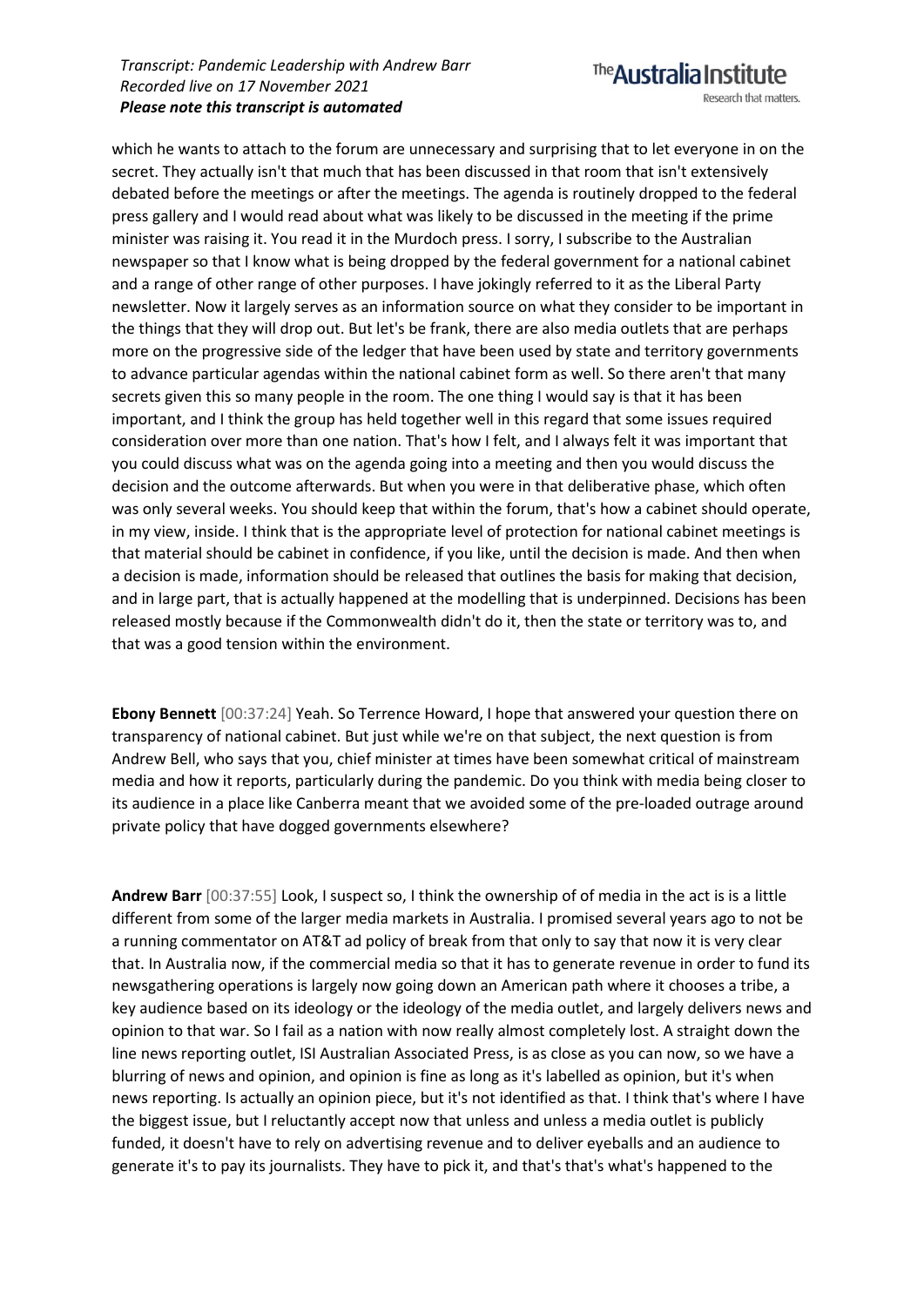

Australian media. Now, unfortunately. We do appear to have some technical difficulties if. Anyone is still out there. Apparently, yes, I've been told you can still say it here, so. So we'll just wait for the connexion to to come back.

**Ebony Bennett** [00:40:50] Well, are we back?

**Andrew Barr** [00:40:53] I've got audio, but I've just.

**Ebony Bennett** [00:40:58] I've got your video there now. We are way back. Sorry about that, everyone. I'm not quite sure what happened there. We've never had that happen before. I think the question was around the impact of New South Wales policy on the Act. And then what lessons from the Act's success might there be for other states who are still in the midst of their vaccine rollout?

**Andrew Barr** [00:41:20] Sure. Okay. Well, look, we were always very cognisant of what New South Wales were doing for reasons obvious reasons of being a small jurisdiction wholly contained within that state with significant cross-border travel but significant integration of our communities, economies, health services, education services. It was always critical to align as best as we could with New South Wales whilst making our own decisions. Now, I guess there are a few flashpoints over over the last 18 months, but probably the one that annoyed me the most was when hundreds of Canberrans were stranded at Victoria on the Victorian side of the Victoria and New South Wales border, unable to drive back to the city. And it took the New South Wales government will wake up to ultimately endorse our very sensible proposal around how we could safely get them back that that was a low light. And look at various times as well. Announcements were made in our New South Wales policy without any advance notice. And I mean, I guess that often I would go into an 11:45am press conference not knowing what New South Wales were going to do until they stood up at 11am. And so I had a very short period of time in order to to respond and then at various points, so people would have seen this. There were certain journalists dispatched from particular media outlets with a particular agenda to push and that played out as it did in my various press conferences.

**Ebony Bennett** [00:43:14] The next question that I've got is from Neil Norman. He says this one's particularly for my fellow Canberrans with such a high rate of vaccination, does this mean the multi culty will be back on in twenty twenty two?

**Andrew Barr** [00:43:28] Right, look, I'll leave that to to Minister Chime to make the public announcement on, but what what I have said is that say, a number of these big events take a lot of resources and time in advance to prepare. So a number of our events for 2022 are still going to be COVID impacted might look a little bit different from how they've been run previously. And so I think people should look to 2023. All things being equal and no more lockdowns and private outbreaks. To to say when know events in Canberra might return to what we were used to pre-COVID. But we'll have a little bit more to say about about multicultural festivals in Latin and Floriade, amongst others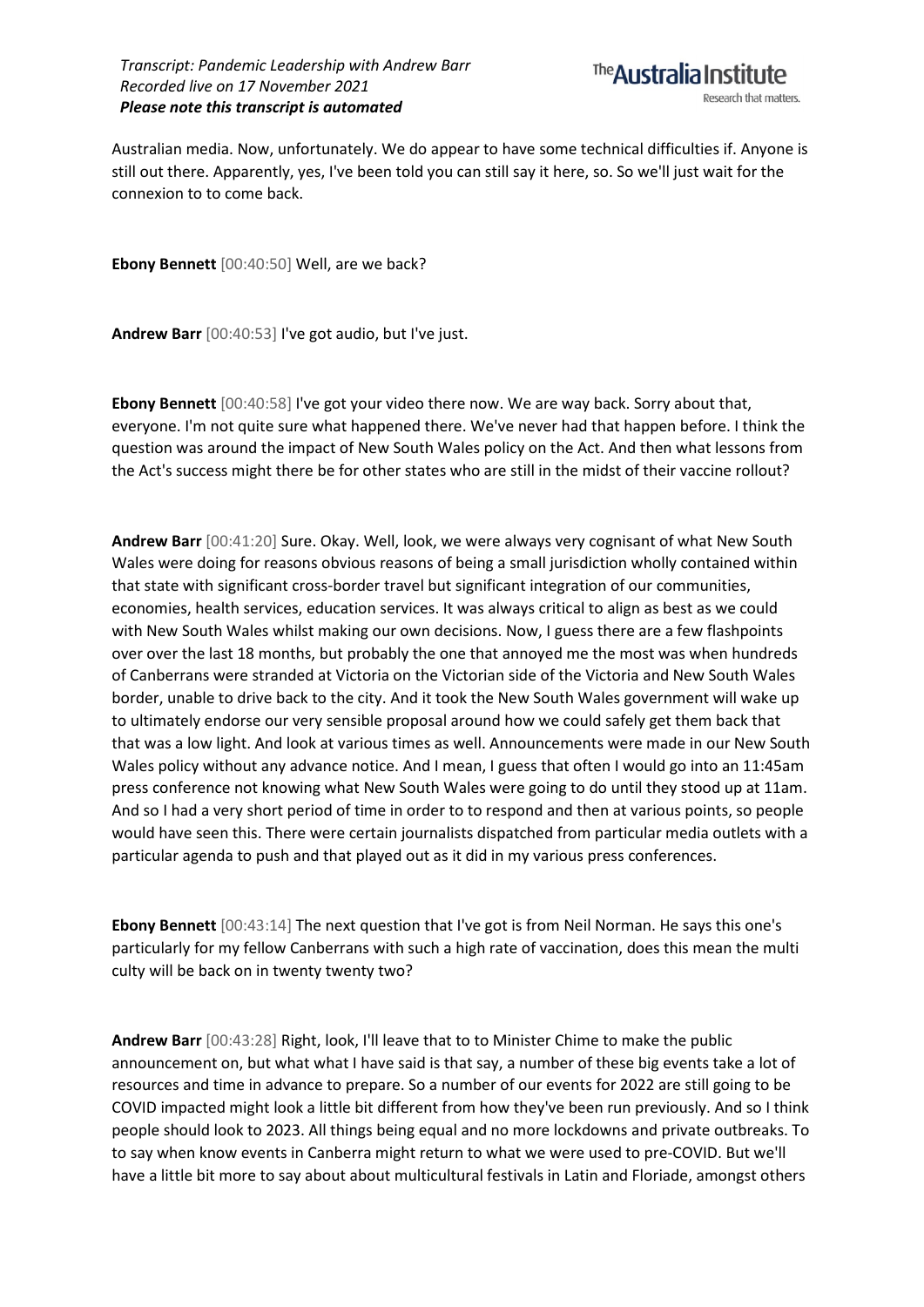in the not too distant future. But we're having to run New Year's a different this year as well just to reflect the Typekit circumstances at the time.

**Ebony Bennett** [00:44:32] I will say as much as I love Floriade, I very much enjoyed Floriade coming out to the suburbs in my particular suburb. It's been lovely.

**Andrew Barr** [00:44:42] I think one of the one of the great lessons and experiences that we'd want to retain as part of the event in the future that it doesn't just have to be in one location.

**Ebony Bennett** [00:44:52] The next question that I've got is from Thomas Adam. He says that it's been a very long 20 months for everyone in Canberra. But could you provide assurances without going into what you've already done to small business that you'll start to hear some of that concerns to to do more? And I know that the opposition leader Elizabeth Lee, has also been quite critical of efforts to help small business. What's the government doing on that front?

**Andrew Barr** [00:45:21] Well, it's in fact the single largest area of new expenditure in this year's budget. So over the course of the pandemic, four hundred and seventy five million dollars of assistance has been directly paid to businesses across the Act economy. Small, medium and large businesses in the city also received billions of dollars of JobKeeper assistance, perhaps distressingly in terms of the design of that particular programme. Nearly \$200 million was paid to businesses whose revenues went up during the pandemic, so the Commonwealth Treasury have undertaken an analysis of both household and business balance sheets pre-pandemic and where where they were in September of this year and found over \$330 million of accumulated savings across household and business balance sheets across the nation. Now, the act is around two per cent of the national economy, so we can anticipate that around \$6 billion to six six to \$6.6 billion is sitting on the balance sheets of households and businesses. Now, obviously not every household and not every business, but aggregated economy wide. That is an extraordinary amount of both Commonwealth and territory government stimulus that's sitting on household balance sheets and business balance sheets that's now either being invested or spent. So I keep a very close eye on the weekly data that's emerging out of the banks in particular on spending in the economy. And what we're saying is that in the week just past that spending in the act economy is up 20 per cent on the equivalent level in 2019 pre-pandemic. And so there is a very strong V-shaped recovery occurring in the territory economy at the moment. Now, of course, the breadth of that and the depth of it is still to be determined, and it will vary from industry to industry. But what we are saying, you know, is a very significant spend in hospitality because we haven't been able to for for weeks and weeks. So try getting a booking at a restaurant at the moment, even as restrictions have eased, it's it's clearly money that's flowing through the economy is this fiscal year of this calendar year is going to be the best year ever? No, of course not. You know, we've just had one of the most significant economic shocks in modern history, and business support programmes are not designed to be profit replacement, but they are safety nets. And so we've paid out a lot. The money and we've got some ongoing programmes still to pursue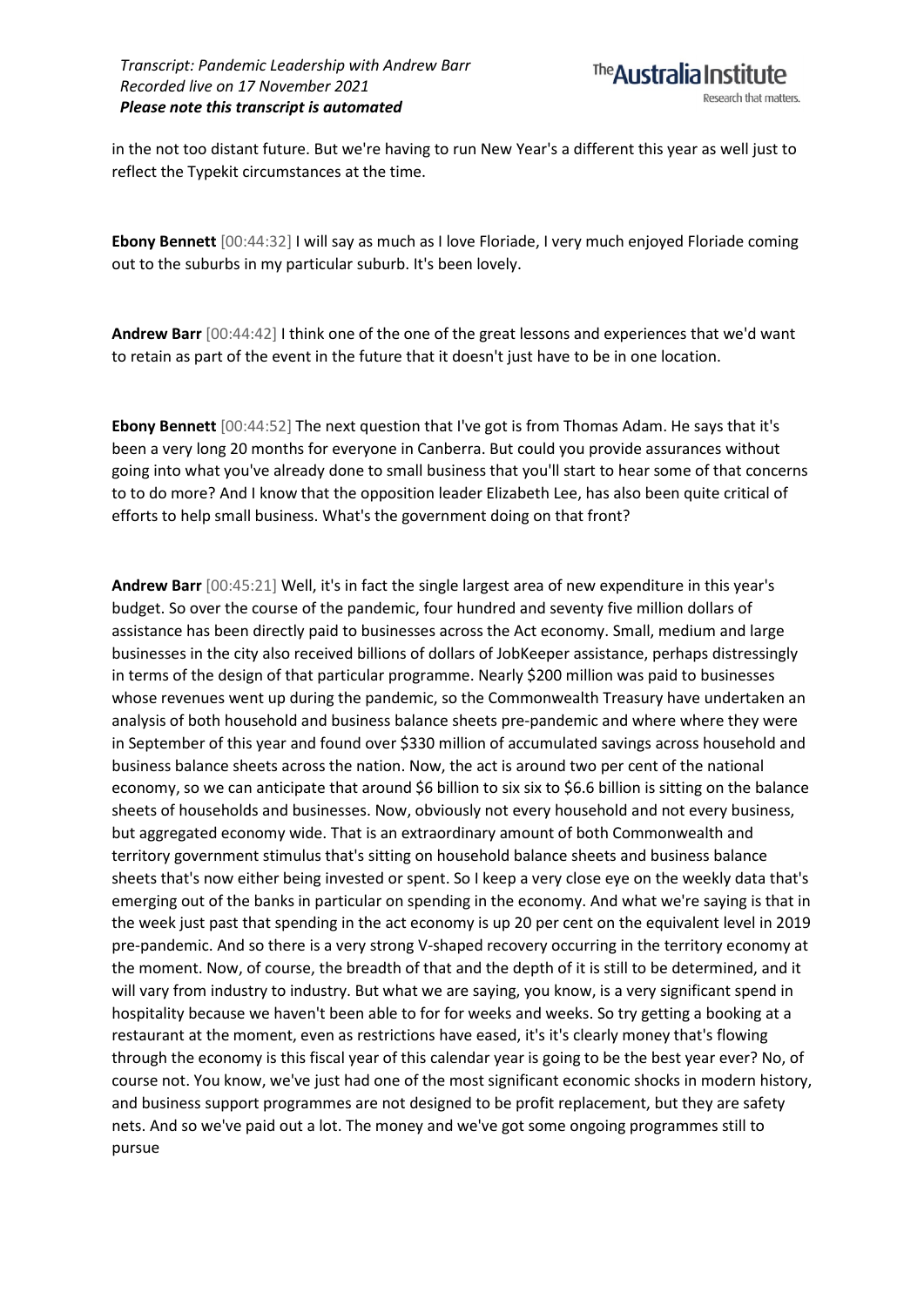**Ebony Bennett** [00:48:33] while we're on the subject of the economy. Last year, there was a pretty clear rejection from voters in the state of the lower taxes, better services slogan from the Liberals. I think people could see the cognitive dissonance there. You've committed to a whole bunch of tax reforms, including land tax reform. I notice speaking again of McCain that New South Wales potentially is going to be exploring some of those tax reforms, as well as we look towards the recovery and as people I think have come to expect a lot more of government services. How important is it going to be to look at the revenue base of government and tax reforms at the state level as we go forward?

**Andrew Barr** [00:49:17] Well, it's still going to be an important part of a broader tax reform agenda nationally. I guess the question will be the extent to which the Commonwealth government might wish to put in place a tax reform fund, perhaps similar in principle to the national competition reforms that occurred in the 1990s that would assist states and territories to make that that transition. It was all for now, and this has been a lived experience in me, say, even though our reforms are a 20 year process. Whenever you change a tax system, there are potentially winners and losers from that from that challenge. And so the way to ameliorate that is either to undertake short, sharp reforms that are assisted in their delivery by the Commonwealth. Or you have to take the longer path, which is where the ICTY is at because we didn't receive Commonwealth support to undertake the transition that we have and I look more broadly. Australian government balance sheets have taken a massive hit. And most states and territories have taken on their levels of public debt that. Two or three years ago, you would you would be very surprised that we would have. And so that there will be a task as the economy recovers to to restore our budget positions. It's not chasing surpluses for the sake of chasing surpluses. But you cannot run an ongoing operating deficits forever and the ask for the I say T as as will be the case for the other states and territories will be a, you know, a gradual repair of our budget positions. Now that's fortunately already underway in the state, but it's going to take years. It's not something that will just rebound in months.

**Ebony Bennett** [00:51:30] Excuse me, I'm just choked there for no reason whatsoever. And the next question that I had for you, I kind of flagged earlier. Speaking of things that take many, many years to achieve, we're seeing a lot of legislative change and reform around voluntary assisted dying laws. But obviously, both the territories are prevented around making legislation on those. What's happening on that front? And is Canberra likely to end up in a situation where across the border in Queanbeyan, people can access voluntary assisted dying? But you know, we're prevented from voting on any such legislation here.

**Andrew Barr** [00:52:09] I think there's a great risk of that occurring. You've got a bill in the New South Wales parliament co-sponsored by 27 MPs from Think Pretty Well, every political party that's represented in there. I'm not sure what one nation's position is on that, but you've got Labor independent, liberal, national green. You name the political party in the New South Wales parliament. There appears to be a co-sponsor for this bill. That will if it passes the New South Wales parliament, that means all six states will have legislated leaving only the ICJ in the Northern Territory without the ability to do so. I said at the beginning it was absurd and anti-democratic. That was before Victoria passed its laws and became the first state. It is increasingly absurd as h as a original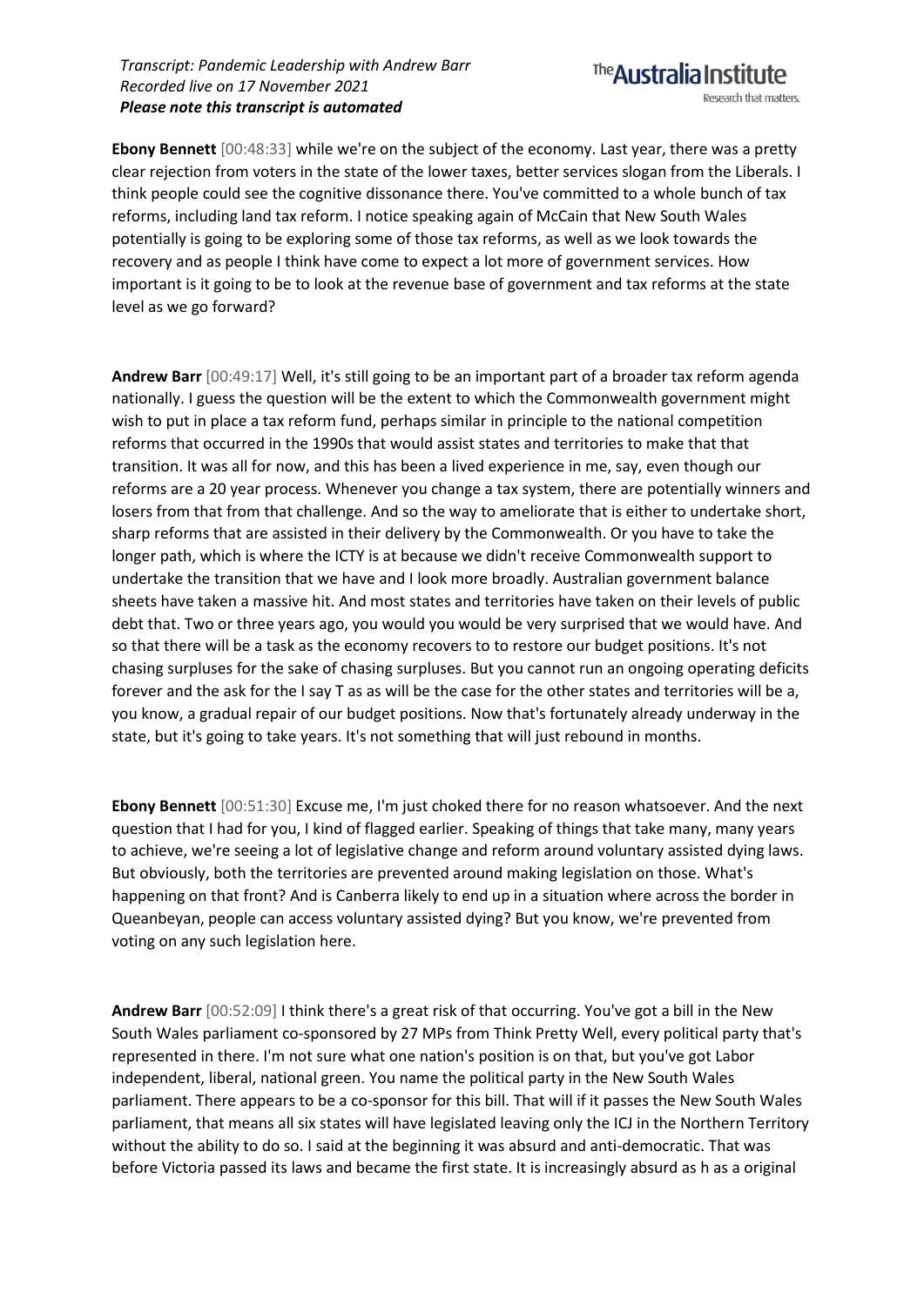site passes legislation so that there's really two paths forward here. Either the Commonwealth Parliament determines to overturn the Andrews bill and allow the territory parliaments to have this debate, like our state colleagues or, I guess, the other pathways the Commonwealth legislates itself for the territories. The more democratic means would be would be the format to devolve the issue to the territory parliaments in the same way as the states have been able to deal with it. But there is an alternate passport, and so I guess it depends on whether your principal position is around territory rights and you have a different view on voluntary assisted dying or whether in fact you're most interested in the outcome. The actual policy outcome, rather than the means to which to achieve it. So I think that the two pathways forward. The issue isn't going away. I would expect in the next federal parliament that at the very least there'll be a private member's bill with a conscience vote on the matter. I would hope that there might actually be a government sponsored bill that would pass through both houses with a view to removing the veto and allowing the issue to be considered over a period of time. In an in-depth way by the Territory Parliament

**Ebony Bennett** [00:54:45] and I will note that the Australian Institute did hold a forum just before lockdown with a cross-party group of MPs from or MLAs from the Legislative Assembly for people who are joining us, not from Canberra. It's a very big issue here in Canberra and really encouraging to see that even MLAs who don't necessarily personally agree with voluntary assisted dying like Julia Jones, who came along to speak to our politics in the pub, are still very conscious that the territory should have the rights to legislate on this in a democratically or in in a democracy, essentially. So a long way to go on that one. Thanks for answering that one. Just to finish up, I want to come back to the pandemic. The pandemic leadership is obviously the same here, but we've got a couple of people in the questions asking about what's the modelling say and what is the public health officials say about what's happening for under-12s people who can't be vaccinated at the moment? And what are we expecting there? How do we keep kids safe?

**Andrew Barr** [00:55:50] Yes. Okay. Well, without an approved and licenced vaccine for under 12s, the public health advice is that the best protections that they can be provided are to vaccinate all the adults around the kids. They the actual evidence in terms of infections, transmissibility between children, the severity of infections, the number of hospitalisations, the proportion of cases requiring intensive care and the number of people who've succumbed to the to the virus and the disease are much more positive for under 12s. So in short, the public health advice is that that kids transmit less. If they get the virus, it's it's less severe, the disease is less severe. The data that was presented to the last national cabinet meeting is that the hospitalisation rate is very, very low compared to adults and that there have been no deaths in Australia from anyone under 12 from COVID. So that's that's the sort of the lived experience. Obviously, there will be more transmission, there will be more cases whilst whilst we await the results of the the trials, particularly of the Pfizer vaccine. That they've done they've got emergency approval in the US. But I think it's a degree of caution being demonstrated by the TGA and the target within Australia. I want more evidence before they'll approve the vaccine for the 12.

**Ebony Bennett** [00:57:56] Thank you so much. We've probably got time for one last, very quick question. I know there's so many in here. Thank you so much, everyone, for all your amazing